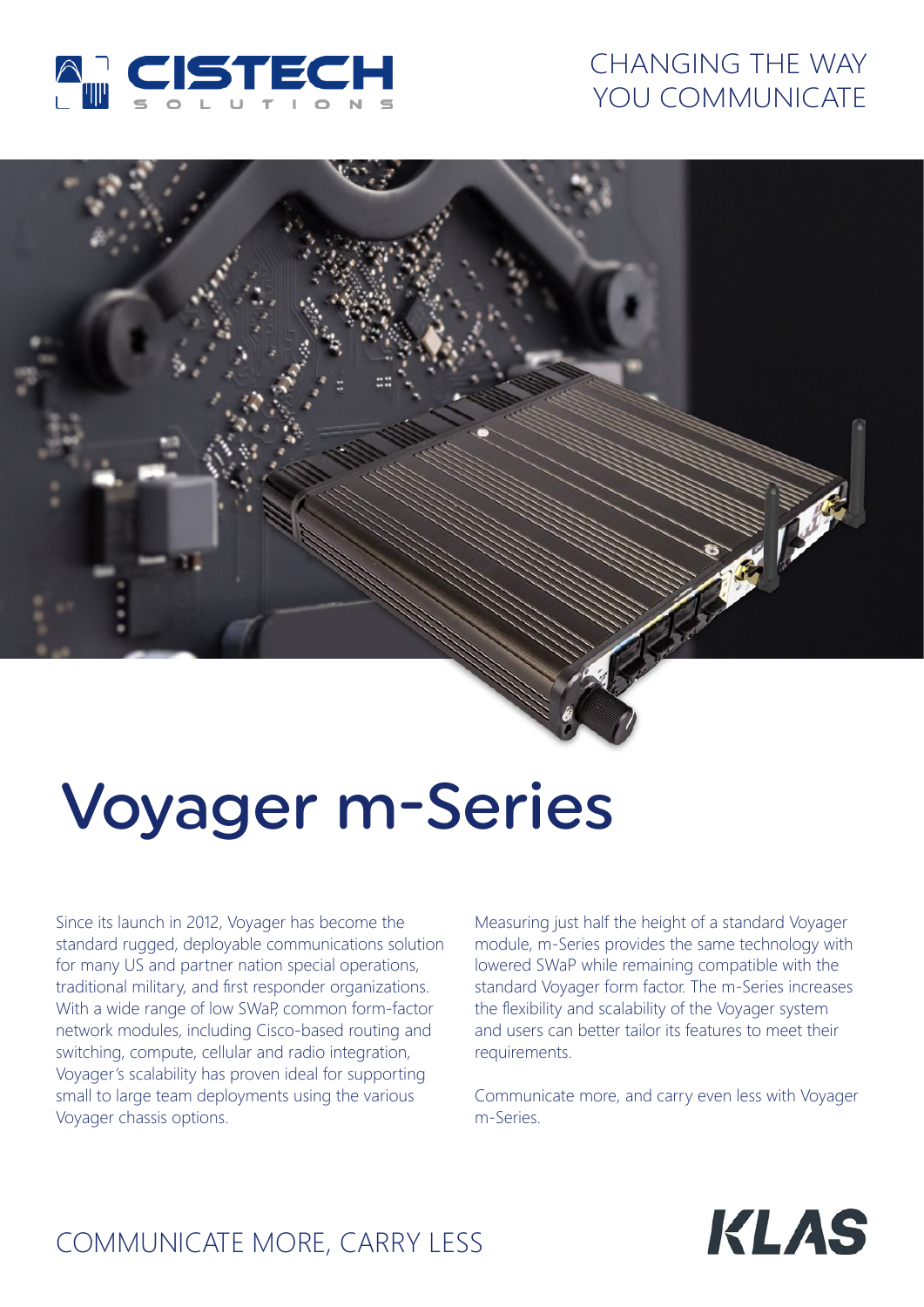## Voyager m-Series Modules





#### VoyagerERm Router Module

• Embedded Cisco 5915 ESR

- Full Cisco IOS support including routing, VPN, Call Manager Express, DLEP radio integration & WAAS Express WAN Acceleration
- Options:
	- VoyagerERm-CP1: Cradlepoint IBR600NM wireless module with Wi-Fi LAN/WAN, 3G/LTE cellular client
	- VoyagerERm-CP2: Cradlepoint IBR600P with two external modem antennas and two 2.4 GHz 802.11n Wi-Fi antennas with integrated 3G/4G modem
	- VoyagerERm-NW: No wireless module. A blanking plate is provided
	- VoyagerERm-WR: Persistent Systems Wave Relay mesh radio



Voyager ESm

#### VoyagerESm Switch Module

- Embedded Klas Layer 2 switch with additional Layer 3 functionality
- Port security, 802.1x, STP, IGMP, SNMP
- Voyager Ignition Key (VIK) functionality



#### VoyagerVMm Compute Module

- Intel Processor (i3 or i5 options)
- Supports Virtualization
- Platform for Riverbed WAN Acceleration, Twisted Pair WAVE, Cisco IPICS, Cisco 5921 Software Router



Voyager EMm

#### VoyagerEMm Radio over IP Module

- Four RJ-45 radio ports supporting Press to Talk (PTT) and Squelch (SQL) functions
- Lightweight aluminum construction
- Two Ethernet ports on the front panel and one on the rear panel
- Support for a handset/headset/speaker such as the H-250
- Toggle switch allows switching between radio 1 4 and adjusting the volume level

### m-Series Key Features

- Half the height of standard Voyager modules at 7.4" wide x 5.7" deep x 1" high
- Low power consumption
- Cisco-based technology
- Lightweight extruded aluminum construction
- Data & power backplane to simplify cabling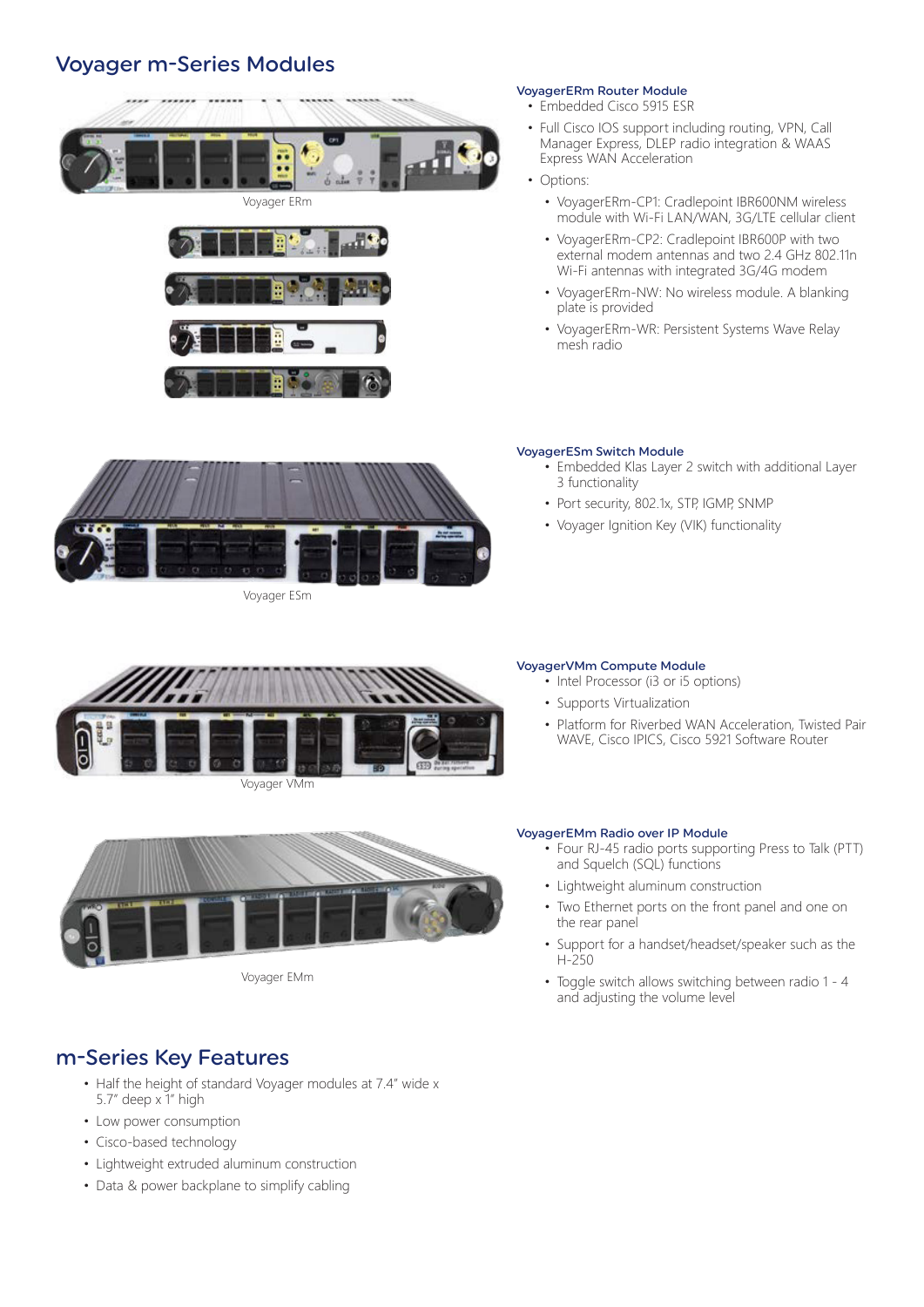# Example Configurations



#### Red/Black Solution

- VoyagerERm black-core router providing connectivity over SATCOM but also commercial Wi-Fi & cellular
- Sled to power HAIPE encryption device. Supports KG-250X, KIV-54 or KG-175D (mounted separately)
- VoyagerESm on high-side including VIK functionality



#### Enclave with WAN Acceleration

- VoyagerVMm compute platform running Riverbed Virtual Steelhead
- VoyagerESm switch for user connection
- Enclave HAIPE device
- Optional Cisco 5921 routing on VoyagerVMm



#### Two Enclaves with Colorless Core

- Simultaneous dual enclave with colorless core
- SATCOM, cellular, Wi-Fi transport options



#### VoyagerECK

- Executive communications solution with VoSIP and multi-enclave data capability in a small, portable package
- Built-in cellular and Wi-Fi transport options
- Inlcudes removable VoyagerERm and VoyagerESm modules